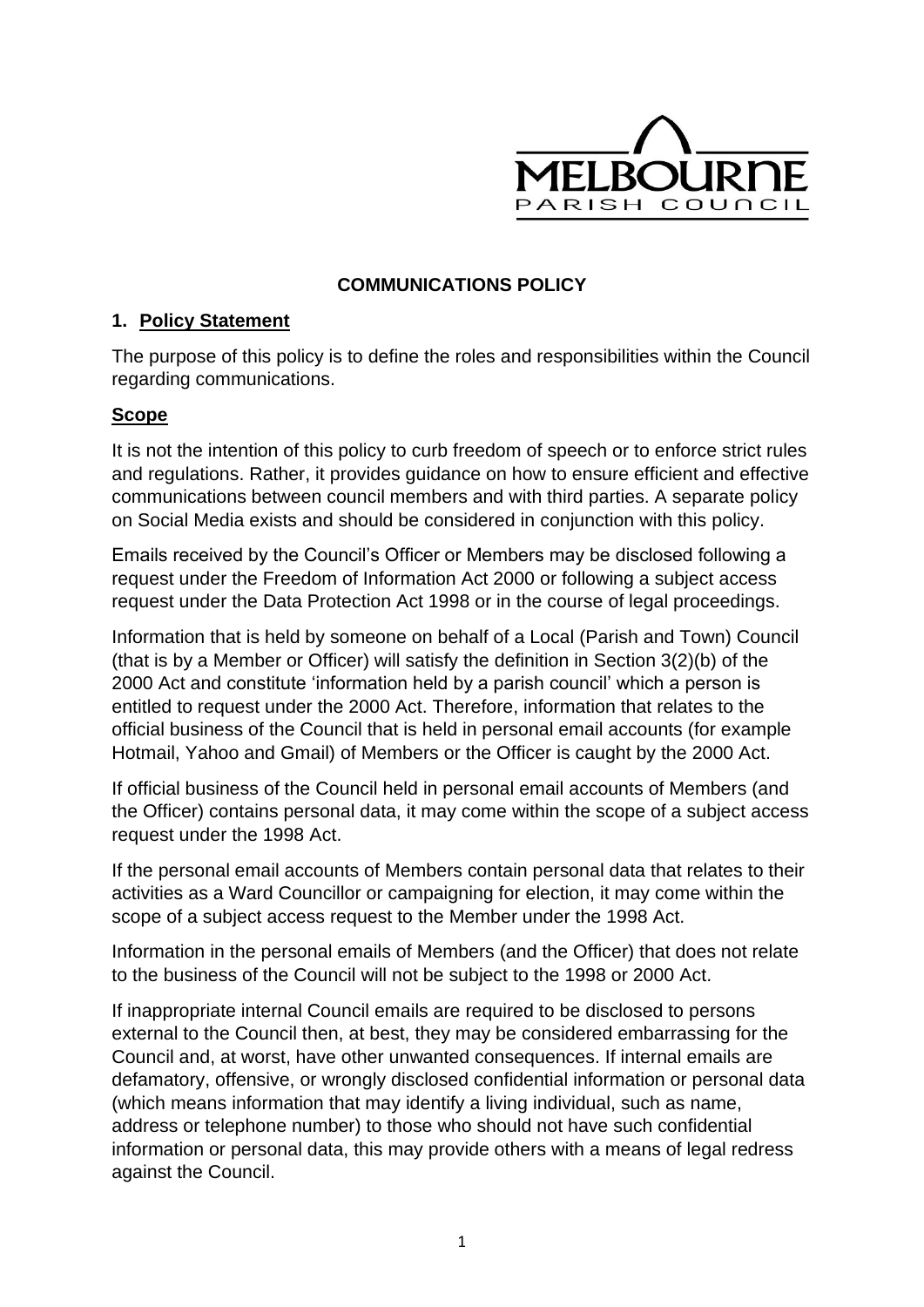# **2. Key Principles**

When writing any communication always assume that it may have to be disclosed to a court or tribunal or to the Information Commission, because in some circumstances that could happen.

Keep the communications relevant and concise. Do not send unnecessary copies or forward messages to others if not strictly necessary.

Always write emails as if they are permanent, because even when they have been deleted they can often still be retrieved and may be disclosable to a court or the Information Commissioner.

Internal emails, even if marked private or confidential, might eventually need to be disclosed when it is lawful to do so, e.g. under the 2000 or 1998 Acts or as part of the requirement on parties to disclose documents in the course of legal proceedings.

Information in communications may not be confidential, but may be sensitive information that needs to be respected.

Always respect the privacy of others.

Do not write anything in communications that might be construed as offensive or discriminatory.

Do not make negative comments about an individual, including members of the public, Members, Officer, or business suppliers.

Use a Parish Council signature so that it is clear in what capacity you are writing.

Copy in (either cc or bcc) any appropriate officer or councillor.

# **3. Responsibilities and Accountabilities**

Officers and Councillors alike are responsible for ensuring compliance with this and related policies.

# **4. Procedure**

# (i) **Parish Council Correspondence**

The point of contact for the parish council is the Clerk, and it is to the Clerk that all correspondence for the parish council should be addressed.

The Clerk should deal with all correspondence following a meeting.

No individual Councillor or Officer should be the sole custodian of any correspondence or information in the name of the parish council, a committee, subcommittee or working party. In particular, Councillors and Officers do not have a right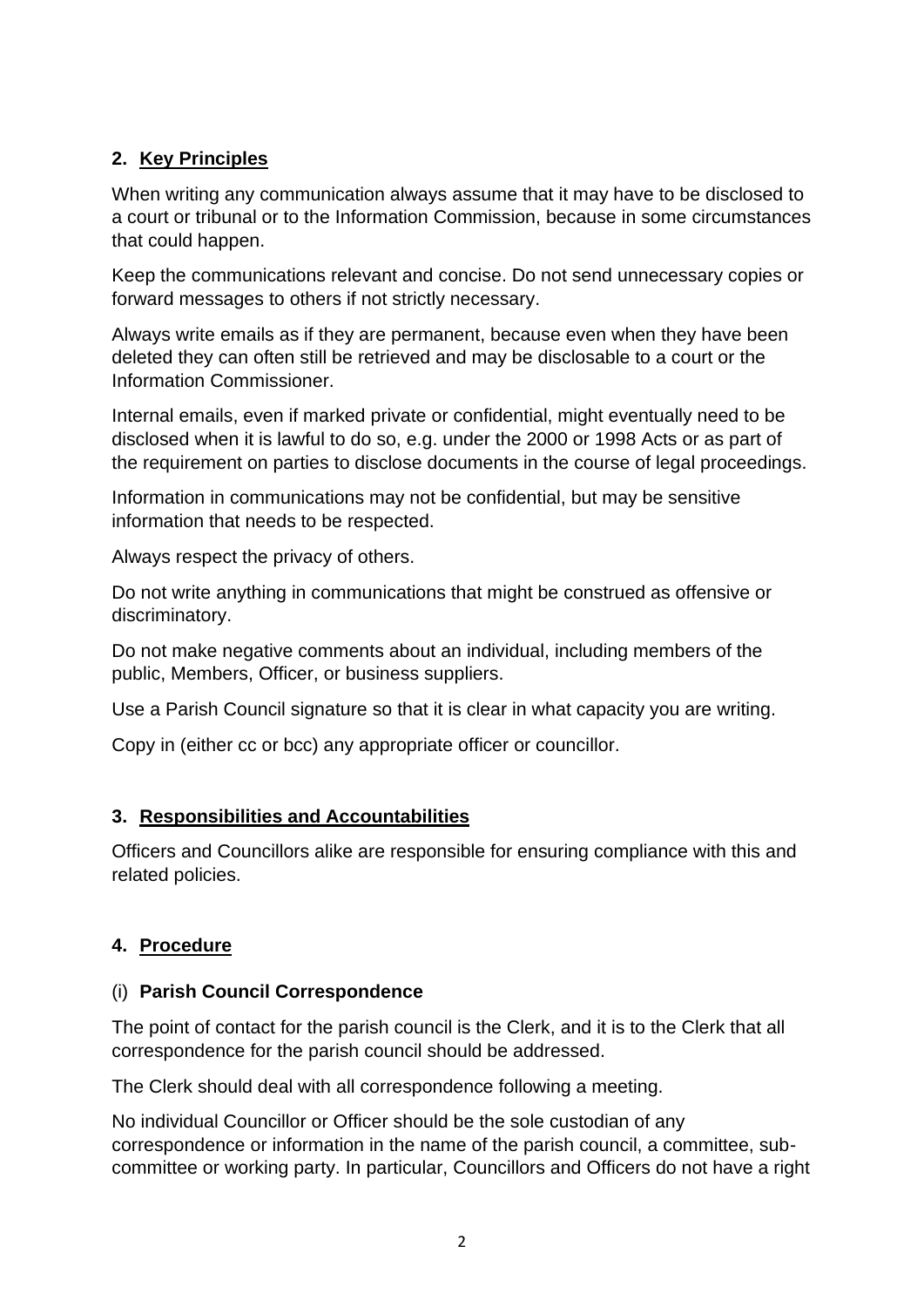to obtain confidential information/documentation unless they can demonstrate a 'need to know'.

All official correspondence should be sent by the Clerk in the name of the council using council letter headed paper, making it clear that it is written in their official capacity and has been authorised by the parish council.

Where correspondence from the Clerk to a Councillor is copied to another person, the addressee should be made aware that a copy is being forwarded to that other person.

### (ii) **Agenda Items for Council, Committees, Sub-Committees and Working Groups**

Agendas should be clear and concise. They should contain sufficient information to enable Councillors to make an informed decision, and for the public to understand what matters are being considered and what decisions are to be taken at a meeting.

Communications between councillors regarding agenda items should have regard to the potential issue of pre-determination. While it is perfectly acceptable to exchange thoughts, ideas and information, councillors should ensure they retrain an open mind and avoid comments that might give the perception of having reached a conclusion.

Items for information should be kept to a minimum on an agenda.

Where the Clerk or a Councillor wishes fellow Councillors to receive matters for "information only", this information will be circulated via the Clerk.

Correspondence from the Clerk marked "Confidential" must be treated as such and not be disclosed to anyone.

#### (iii) **Correspondence with external parties**

Elected members will be regularly approached by members of the community. Enquiries may be in person, by telephone, letter, e-mail or via social media. When in doubt about how to respond to an enquiry, councillors should seek the guidance of the Parish Clerk.

At no time should councillors make any promises to the public about any matter raised with them other than to say they will investigate the matter. Depending on the issue, it may be appropriate to:

Refer the matter to the Parish Clerk to deal with it as appropriate Request an item on a relevant agenda

Investigate the matter personally, having sought the guidance of the Parish Clerk. Councillors must ensure that any and all communication with the public on council related matters reflects the decisions and policies of MPC regardless of the councillor's individual views on any subject.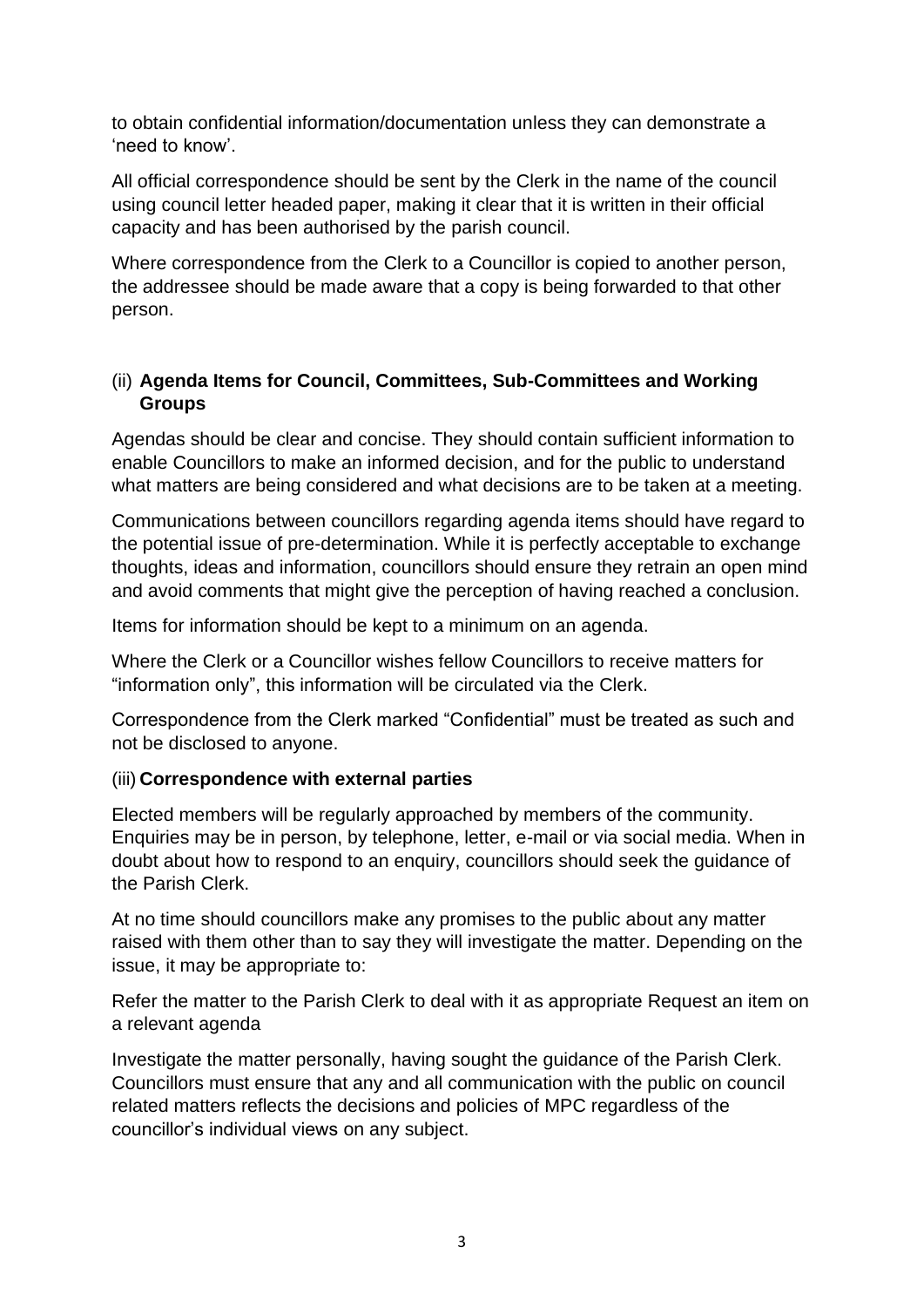A copy of all outgoing correspondence relating to the council or a Councillor's role within it, should be sent to the Clerk, and it should be noted on the correspondence.

e.g. "copy to the Clerk", so that the recipient is aware that the Clerk has been advised.

Councillors e-mails and other communications should be considered as being in the public domain. It is therefore recommended that emails regarding council business are sent from the Clerk.

All correspondence for the Parish Council should be addressed to the Clerk. Councillors should forward any correspondence received to the Clerk.

No individual Parish Councillor should communicate direct with companies/individuals with which the Parish Council has a contractual relationship. All enquiries should be through the Clerk.

If a member of the public requests a copy of any correspondence from a councillor, the matter should be referred to the Clerk who will consider whether the correspondence is in the public domain.

#### (iv)**Communications with Parish Council Staff**

Councillors must not give instructions to any member of staff, unless authorised to do so (for example, three or more Councillors sitting as a committee or subcommittee with appropriate delegated powers from the council).

No individual Councillor, regardless of whether or not they are the Chair of the council, the Chair of a committee or other meeting, may give instructions to the Clerk or to another employee which are inconsistent or conflict with council decisions or arrangements for delegated power.

Telephone calls should be appropriate to the work of the parish council.

E-mails:- Instant replies should not be expected from the Clerk; reasons for urgency should be stated; Information to Councillors should normally be directed via the Clerk; E-mails from Councillors to external parties should be copied to the Clerk; Councillors should acknowledge their e-mails when requested to do so.

Meetings with the Clerk or other officers:- Wherever possible an appointment should be made; meetings should be relevant to the work of the officer; councillors should be clear that the matter is legitimate council business and not driven by a personal agenda.

#### (v) **Contact with the Media**

The Clerk is the first point of contact for the media. Approaches from the media should be referred to Parish Clerk. Individual councillors are not permitted to issue media releases on behalf of the Parish Council.